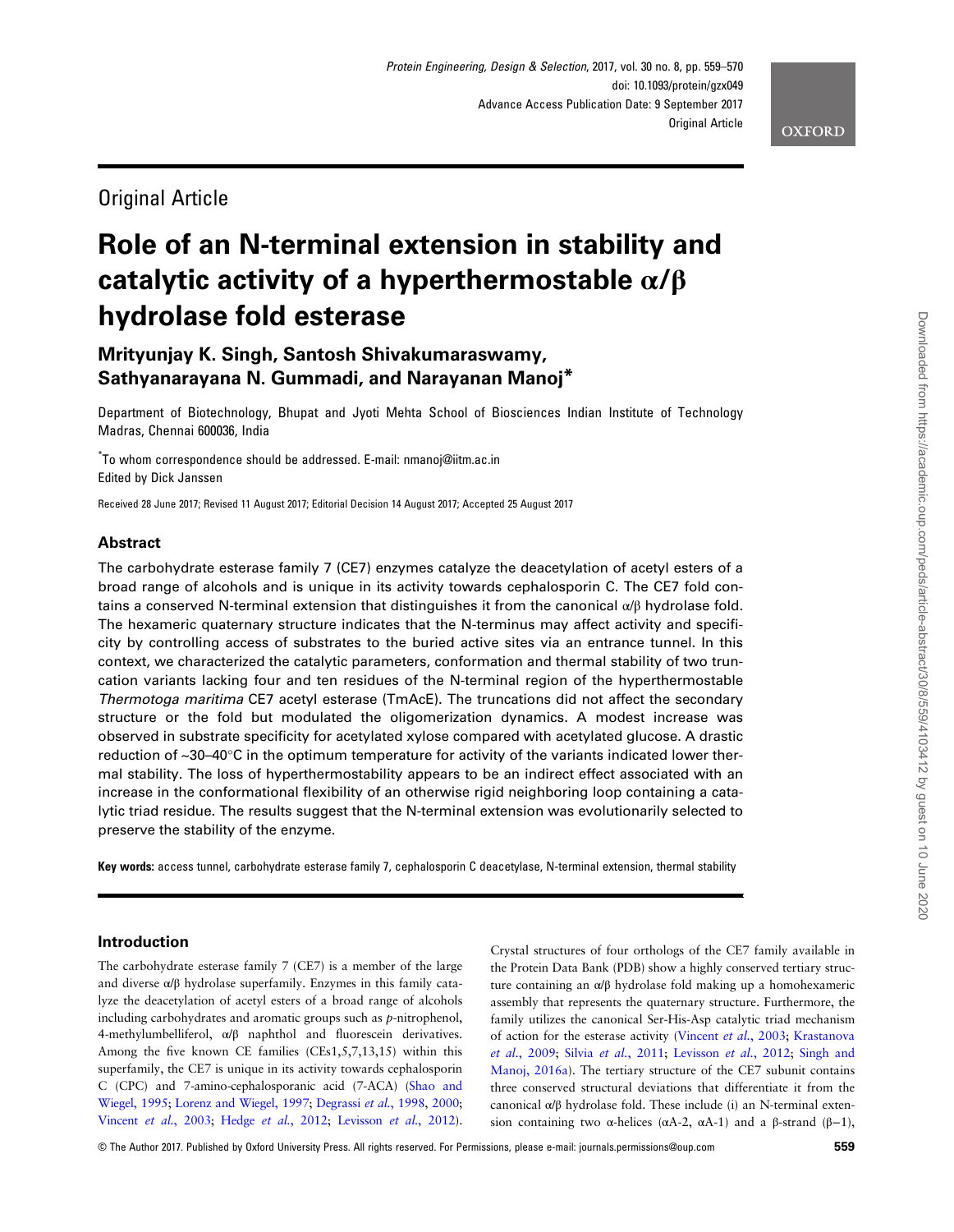<span id="page-1-0"></span>(ii) a three-helix bundle insertion after strand β6 and, (iii) a loop insertion element called the 'β-interface loop' between strand β4 and helix  $\alpha$ B (Fig. 1, Supplementary Fig. S1). Interestingly, all three insertion elements are also involved in inter-subunit interface interactions of the oligomeric assembly signifying their roles in shaping the CE7 enzyme properties ([Vincent](#page-11-0) et al., 2003). Our previous structural and biochemical studies on the Thermotoga maritima CE7 (TmAcE) and its variants have shown that the β-interface loop and the three-helix bundle insertion elements are crucial for the stability, oligomerization dynamics and catalytic properties of the enzyme [\(Singh and Manoj, 2016a](#page-11-0), [2017](#page-11-0)).

The CE7 quaternary structure is a 'doughnut' shaped hexamer made up of a trimer of dimers and displays a narrow entrance tunnel leading to the centre of the oligomer where the six catalytic triads are located, secluded from the bulk solvent. Examination of the hexamer indicates no other tunnel or path except this, for the diffusion of substrates and products in and out of the active site. The structure also reveals that the entrance of the tunnel is 'gated' by the N-termini (Fig. 2). It is thus expected that this gating element may act to function as a 'selectivity' filter to regulate access of substrates to the active site. Although the notion of the selectivity filter in the CE7 family was first presented by Vincent et al. for the Bacillus subtilis CE7, there is lack of any experimental data to validate this feature ([Vincent](#page-11-0) et al., 2003). In order to gain insights into the role of the N-terminal extension in determining the catalytic and stability properties of the CE7 family, biochemical and biophysical characterization of N-terminal variants of TmAcE were carried out. CE7 enzymes are used in the conversion of 7-ACA to 3-deacetoxy-7-aminocephalosporanic acid (7-ADCA) which then serves as a template for generating derivatives containing modifications at the C-3 position [\(Pollegioni](#page-11-0) et al., 2013). Although CE7 enzymes from different B. subtilis species are currently utilized, efforts towards 'rational' engineering of enzymes with desirable properties like



Fig. 1 The tertiary structure of TmAcE. TmAcE subunit is shown in ribbon representation. The N-terminal extension region in the CE7 subunit relative to the canonical α/β hydrolase fold is shown in blue color. The secondary structure elements in the extension region are labeled with respect to the core α/β hydrolase fold (see Supplementary Fig. S1). The catalytic triad residues Ser-His-Asp are labeled and shown in stick representation (PDB: 3M83). This figure and figures 2, and [11](#page-10-0) are made using the PyMOL program [\(DeLano, 2006\)](#page-10-0). For interpretation of references to colors in the legends for figures 1, 2 and 11, the reader is referred to the online version of this article.

higher activity and stability are of interest [\(Konecny and Sieber,](#page-11-0) [1980;](#page-11-0) [Takimoto](#page-11-0) et al., 1999; [Sonawane, 2006](#page-11-0); Tian et al.[, 2014](#page-11-0)). The results of this study revealed that the absence of N-terminal residues in TmAcE variants did not affect the activity, but showed a modest effect on substrate specificity. However, the deletions significantly lowered the thermostability, suggesting that the N-terminal extension is an evolutionary adaptation with a crucial role in the maintenance of stability of the CE7 protein.

### Materials and methods

#### Generation of TmAcE deletion constructs

The plasmid containing the TM0077 gene that encodes TmAcE was procured from the DNASU plasmid repository (Clone ID: TmCD00083900). The cloned gene in a pMH1 based expression vector with an ampicillin resistance marker is controlled by the



Fig. 2 Quaternary structures of TmAcE and models of variants. (a) Ribbon diagram of the TmAcE hexamer shown as viewed down the 3-fold axis. The N-terminal extension element is shown in blue. DEP covalently bound to the catalytic serine is shown in red sticks indicating the buried position of the catalytic cavity distal to the tunnel entrance. The N-termini of the trimer block the mouth of the tunnel that leads to the buried active site cavity (PDB: 3M83). (b) The corresponding surface representation of the TmAcE hexamer. (c) Surface diagram of model of Δ4-TmAcE showing opening up of central cavity upon deletion of first five amino acids. (d) Surface diagram of model of Δ10-TmAcE showing opening up of central cavity upon deletion of the first 11 amino acids. (e) Schematic diagram of the hexameric assembly as viewed down the 3-fold axis. The hexameric assembly is a trimer of dimers in a 'doughnut' like back-to-back arrangement of two trimers (shown in gray and black).The locations of the 2-fold axes that are perpendicular to the 3-fold axis are indicated.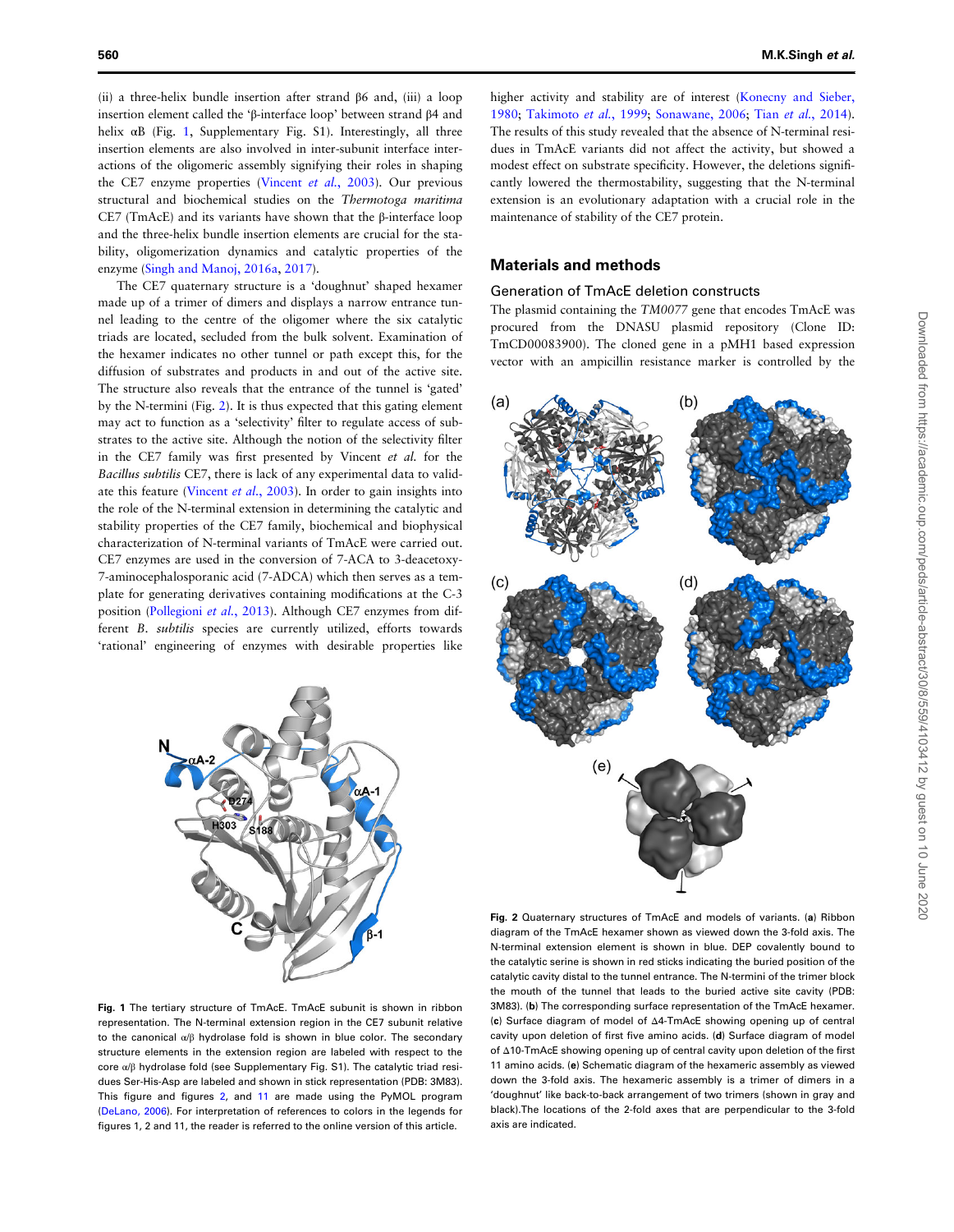araBAD promoter. The gene codes for a 325 amino acid long protein with an additional twelve residue N-terminal expression and purification tag (MGSDKIHHHHHH). Three N-terminal deletion constructs were generated by PCR using the polymerase incomplete primer exten-sion method (Klock et al.[, 2008](#page-11-0); [Klock and Lesley, 2009](#page-11-0)). These include, TmAcE lacking the tag (ΔHT-TmAcE); two deletion constructs lacking the tag and the residues  $2-5$  ( $\Delta$ 4-TmAcE) and the residues 2–11 (Δ10-TmAcE). The primers were as follows: ΔHT-TmAcE sense: 5′- ACATACCCATGGCCTTCTTCGATTTACCACTCGAAGAAC-3′, ΔHT-TmAcE antisense: 5′-AGGCCATGGGTATGTATATCTCC TTCTTAAAGTTAAAC-3′, Δ4-TmAcE sense: 5′-CCATGTTACC ACTCGAAGAACTGAAGAA-3′, Δ4-TmAcE antisense 5′-GTGGT AACATGGGTATGTATATCTCCTTC-3′, Δ10-TmAcE sense: 5′-T AC CCATGAAGAAATATCGTCCAGAGCGGTACGAAGAG-3′, Δ10-TmAcE antisense: 5′-CGATATTTCTTCATGGGTATGTAT ATCTCCTTCTTAAAGTTA-3′. PCR products were treated with DpnI enzyme for 4 h at 37°C for digestion of the parental template. After digestion, the PCR product was transformed into Escherichia  $\text{coli}$  DH5 $\alpha$  cells. Positive clones were selected by ampicillin resistance and grown overnight in Luria Bertani (LB) broth with 0.1 mg/ml ampicillin. Plasmid purification was carried out using the Qiagen Plasmid Miniprep Kit as per the manufacturer's instructions. Deletions were confirmed by DNA sequencing of the entire protein coding region.

#### Protein expression and purification

The four proteins were expressed in E. coli BL-21 RIL (DE3) cells following an identical protocol. Plasmid transformants were grown overnight in 10 ml LB broth supplemented with 0.1 mg/ml ampicillin and 0.034 mg/ml chloramphenicol at 37°C with constant shaking at 180 rpm. This overnight culture was used to inoculate 11 fresh LB broth with antibiotics and grown at 37°C with shaking at 180 rpm until an  $OD_{600}$  of 0.5–0.6 was reached. The cells were induced by adding L  $(+)$  arabinose to a final concentration of 0.2% (w/v). Cells were harvested by centrifugation (4500 g at 4°C) after 4 h of further incubation at 37°C at 180 rpm. About 1 g cell pellet was resuspended in 10 ml of lysis buffer (20 mM Tris HCl, pH 8.0, 150 mM NaCl, for TmAcE and 20 mM Tris HCl, pH 8.0, 20 mM NaCl, for ΔHT-TmAcE, Δ4-TmAcE and Δ10-TmAcE). The sample was then placed on ice and lysed by sonication. Cell debris was clarified by centrifugation at 18 500 g for 45 min at 4°C. The supernatant was subjected to thermal precipitation of host cell proteins for a 30 min period in a water bath at 60°C (for TmAcE and ΔHT-TmAcE) and at 50°C (for Δ4-TmAcE and Δ10-TmAcE). The precipitated proteins were removed by centrifugation and the supernatant used for purification using affinity chromatography. In the case of TmAcE, the supernatant was loaded onto a Ni-Nitrilotriacetic acid (Ni<sup>2+</sup>-NTA) sepharose column (GE Healthcare) pre-equilibrated with buffer A (20 mM Tris HCl, pH 8.0, 150 mM NaCl, 30 mM imidazole). The column was washed with 20 column volumes of buffer A. The protein was eluted using elution buffer (20 mM Tris HCl, pH 8.0, 150 mM NaCl, 300 mM imidazole). The eluted protein was then exchanged into buffer B (10 mM Tris HCl, pH 8.0, 150 mM NaCl) using a HiPrep 26/10 desalting column (GE Healthcare). For the deletion constructs, the supernatant was loaded on a 4 ml mono Q column preequilibrated with buffer (20 mM Tris HCl, pH 8.0, 20 mM NaCl). The column was washed with five column volumes of 20 mM Tris HCl, pH 8.0 buffer containing a gradient of NaCl from 20–100 mM. The presence of the relevant protein in the collected fractions was checked using an activity assay. Appropriate fractions were pooled and purified further by size exclusion chromatography (SEC) into the final buffer (10 mM Tris HCl, pH 8.0, 150 mM NaCl), concentrated to 25 mg/ml and stored at −80°C.

SEC was used to determine the quaternary structures of the purified proteins using a Superdex 200 10/300 GL analytical column (GE Healthcare) maintained at 4°C. The column was equilibrated with 20 mM Tris HCl, pH 8.0, 150 mM NaCl. 50 μl of protein (2.0 mg/ml) was loaded onto the column and eluted at a flow rate of 0.4 ml/min. Chromatograms were obtained by monitoring absorbance at 280 nm. The apparent molecular weights (Mr) of the samples were estimated by fitting the elution volume onto the calibration curve. (Supplementary Fig. S2).

#### Effect of pH and temperature on enzyme activity

All spectrophotometric measurements in this and the subsequent sections were made in a Perkin Elmer Lambda 25 UV-visible spectrometer equipped with a Peltier temperature controller and a magnetic stirrer. The effects of pH and temperature on the esterase activity of TmAcE and its variants were determined using 4-methylumbelliferyl acetate (MUFA) as the substrate. Esterase activity against MUFA was determined by monitoring the continuous release of 4 methylumbelliferone at 335 nm. The effect of pH on enzyme activity was carried out at 50°C using 50 mM buffers; citrate-sodium phosphate (pH 5.0–7.0), sodium phosphate (pH 7.5–8.0), sodium borate buffer pH (pH 8.5) and gylcine-NaOH (pH 9.0). A 400 mM stock solution of MUFA was prepared in ethylene glycol monoethyl ether. The reaction mixture (final volume 2 ml) contained 2 μg of enzyme in the buffer. The reaction was initiated by adding 20 μl of freshly prepared substrate from a 200 mM stock solution and the absorbance monitored for 60 s at 335 nm. The effect of temperature on activity was determined by measuring activity at different temperatures in the range 20–95°C, at pH 8.0. The reaction was initiated by adding 20 μl of freshly prepared substrate from the stock solution (400 mM) and the absorbance was monitored for 60 s at 335 nm. The change in buffer pH due to temperature was appropriately adjusted. Thermal deactivation studies were carried out by incubating 0.2 mg/ml of the enzyme at 60°C and 70°C for time periods up to 7 h. Aliquots of the enzyme at different time points were taken and the residual activity was measured at pH 8.0 and 50°C, using MUFA as substrate, as described above. One unit of esterase activity is defined as the amount of enzyme releasing 1 μmol of the product per min under assay conditions.

#### Steady state kinetic parameters

Activity assays for the four proteins were carried out following previously reported protocols [\(Singh and Manoj, 2016a\)](#page-11-0). All measurements were made at a temperature of 50°C. Esterase activity against substrates p-nitrophenyl acetate (PNPA) and MUFA were determined by monitoring continuous release of products, p-nitrophenol at 405 nm and 4-methylumbelliferone at 335 nm ( $\varepsilon = 18000 \,\mathrm{M}^{-1} \mathrm{cm}^{-1}$ and 11 040  $M^{-1}$ cm<sup>-1</sup> for p-nitrophenol and 4-methylumbelliferone, respectively, under assay conditions). Stock solutions of PNPA and MUFA (200 mM) were prepared in ethylene glycol monoethyl ether. The reaction mixture of 2 ml contained 2 μg of enzyme in 50 mM sodium phosphate buffer, pH 8.0. The reaction was initiated by adding 20 μl of the substrate stock solution and the absorbance monitored for 60 s at the wavelength corresponding to the absorbance maxima of the product. Activities towards the two carbohydrate esters, penta-acetylated glucose (5-Ac-Glu) and tetra-acetylated xylose (4-Ac-Xy) and towards 7-aminocephalosporanic acid (7-ACA) were determined in 50 mM sodium phosphate buffer, pH 8.0. The product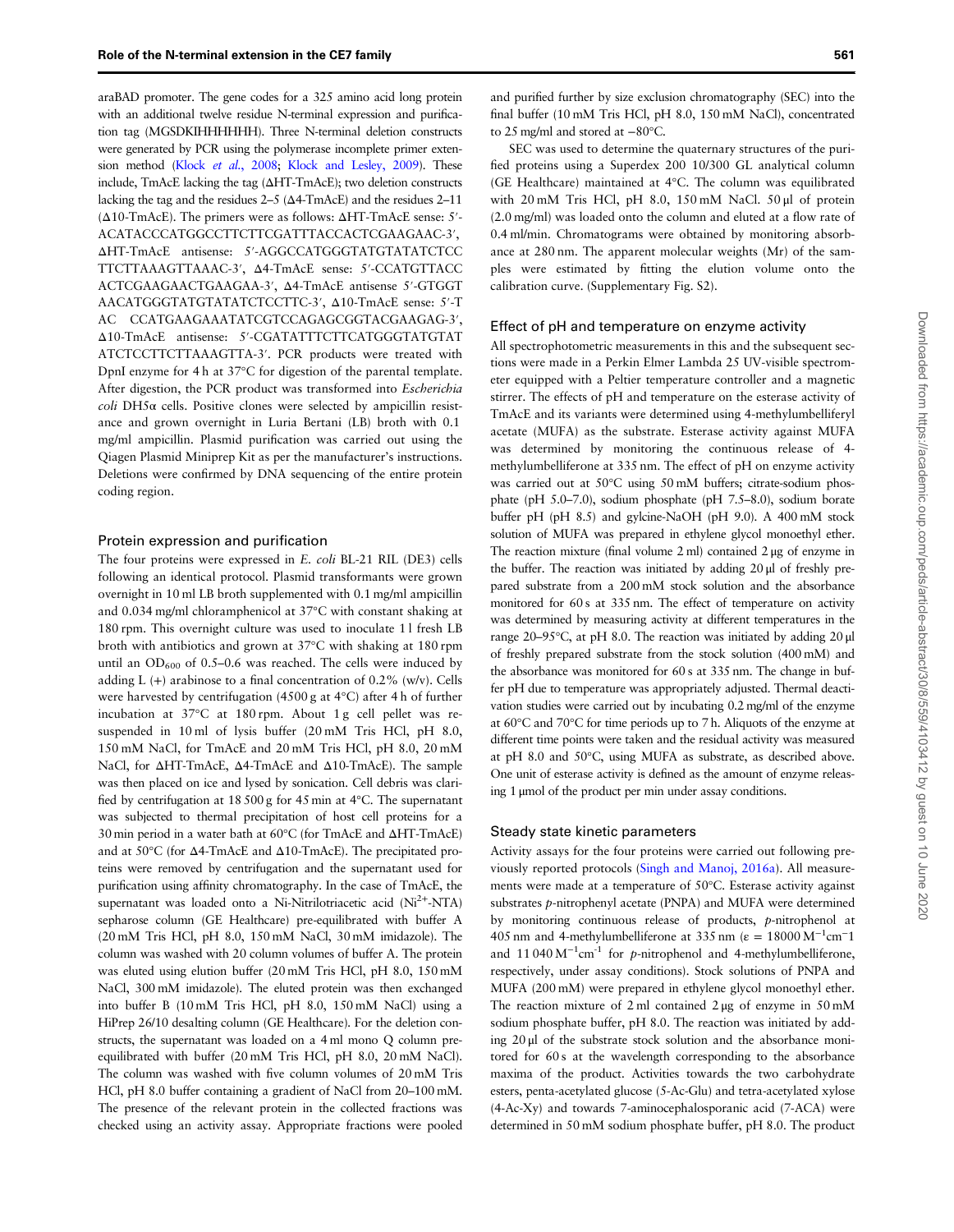(acetate) released was measured using the acetate estimation kit from Megazyme Ltd as per manufacturer's instructions. The reaction mixture in a total volume of 1 ml contained 4 μg of enzyme in 50 mM sodium phosphate buffer, pH 8.0. Stock solution of 200 mM 7-ACA was prepared by dissolving in water and lowering the pH to 4.0 prior to addition to the reaction mixture. The reaction was initiated by adding 200 μM of substrate (5-Ac-Glu, 4-Ac-Xy, 7-ACA) in buffer and allowed to proceed for 60 s in a thermomixer with continuous stirring at 600 rpm. The reaction was stopped by lowering the pH by addition of 50 μl of 1 M hydrochloric acid. A reaction time period of 10 min was used for 7-ACA. A 50 μl aliquot was taken from the reaction mixture to estimate the product released. The control blank contained all reaction components except the enzyme. Kinetic parameters of the esterase activity of TmAcE and its variants were measured by varying the substrate concentration and measuring activity. The initial rates of the reactions were measured and plotted against substrate concentrations. The saturation enzyme kinetic traces were fitted to a standard Michaelis-Menten equation using the SigmaPlot 11 program, Enzyme Kinetics Module1.3 and the values for  $k_{cat}$ ,  $K_M$  were calculated. The effect of non-enzymatic hydrolysis of substrates was appropriately adjusted. All measurements were carried out in triplicates. One unit of esterase activity is defined as the amount of enzyme releasing 1 μmol of product per min under assay conditions.

#### Inhibition assay

The effect of serine modifying reagent diethyl p-nitrophenyl phosphate (paraoxon) on the enzyme was determined in 50 mM sodium phosphate buffer (pH 8.0) by incubating 0.2 mg/ml of enzyme with varying concentrations of paraoxon (0.0–1.0 mM) for 1 h at 4°C, before being assayed for residual activity at 50°C. The specific activity of the treated enzyme preparation was assayed using MUFA as the substrate, as described in the earlier section. The control blank contained paraoxon-free enzyme that was incubated for 1 h at 4°C. Values are reported as the percentage residual activity relative to the control. As a measure of protein sensitivity to paraoxon,  $IC_{50}$  values for 1 h were calculated by fitting the data points to a one-phase decay exponential equation in the GraphPad Prism 5.0 program.

#### CD spectroscopy and differential scanning calorimetry

Circular dichroism (CD) and differential scanning calorimetry (DSC) experiments were carried out with protein samples in 20 mM sodium phosphate buffer (pH 8.0). Far-UV CD spectra were measured using a Jasco J-815 spectropolarimeter equipped with a Peltier temperature controller. Spectra in the 200–250 nm range were recorded for ΔHT-TmAcE, Δ4-TmAcE and Δ10-TmAcE using a 1 mm path-length quartz cell containing protein at a concentration of 0.25 mg/ml, whereas, the TmAcE spectra was recorded using 0.1 mg/ml protein. Data were acquired with a scan rate of 100 nm/ min and response time of 1 s. The effect of temperature on ellipticity (θ) was investigated by recording the spectra in the temperature mode (5–90°C) using stepwise increase at regular intervals to achieve thermal equilibrium. For thermal unfolding monitored by CD, ellipticity was measured at 222 nm with a scan rate of 1°C/min for the temperature range 5–95°C. The final spectra represented the average of at least three independent measurements normalized with respect to a comparative blank. The melting temperature was calculated utilizing the Boltzmann sigmoid (two-state model) equation in GraphPad Prism 6.0. DSC thermograms were recorded on a MicroCal VP-DSC microcalorimeter (GE Healthcare). Instrument base line was measured from reference and sample cells containing

buffer. The sample concentrations used were 1.0 and 0.5 mg/ml, for TmAcE and the three variants, respectively. The samples were degassed for 10 min and equilibrated for 15 min. The heating scan rate was 1°C/min from 20 to 120°C at a constant pressure of 21 psi. Thermograms were recorded during the heating scans and appropriately corrected. Non-linear least-squared curve fitting procedure supplied with Origin 6.0 was used to resolve the complex profiles into individual components and to calculate values for transition temperatures of the component peaks.

#### **Results**

#### Design of the TmAcE N-terminal variants

The tertiary structures of TmAcE and the other orthologs reveal that the N-terminal extension element circumvents the subunit and is ~46 residues long (Fig. [1](#page-1-0)) (PDBs: 5FDF, 3FCY, 1ODS, 2XLB). The hexameric quaternary structure with a 32 point group symmetry contains two trimers that pack back-to-back with their 3-fold axes aligned but staggered by  $~60^{\circ}$  (Fig. [2](#page-1-0)). The active site cavity is accessible via a  $\sim$ 37 Å long axial channel with two entrances, one on each side of the two trimers. Each of these entrances is ~13 Å wide and connects to a short tunnel spanning  $~10 \text{ Å}$  reaching into the active site cavities ([Singh and Manoj, 2016b](#page-11-0)).The N-terminus of each subunit in the trimeric arrangement is exposed to bulk solvent and protrude into the central part of this assembly constituting a gate in the tunnel mouth that leads to the catalytic cavities buried inside the oligomer. The first seven residues from each monomer of the trimer are involved in this structural feature (Supplementary Fig. S3). It was fairly clear that the tunnel entrance may function to modulate access of substrates to the poly-specific active site of this family. This assembly also offers a likely structural explanation for the absence of activity of the CE7 family towards acetyl esters of long chain carbohydrate polymers. Available biochemical data show that hydrolysis in this family is strictly limited to smaller sugar substrates like acetylated glucose, xylose and xylooligosaccharides (xylobiose, xylotriose) ([Lorenz and Wiegel, 1997;](#page-11-0) [Degrassi](#page-10-0) et al., [2000;](#page-10-0) [Vincent](#page-11-0) et al., 2003; [Montoro-García](#page-11-0) et al., 2011; [Hedge](#page-11-0) et al.[, 2012;](#page-11-0) [Levisson](#page-11-0) et al., 2012). In contrast, paralogous families like the CE1, CE5, CE13 and CE15, which are either monomeric or dimeric, contain members that show acetylxylan esterase activity in addition to activity on small generic esters (Ghosh et al.[, 1999;](#page-10-0) [Schubot](#page-11-0) et al., 2001; [Kodama](#page-11-0) et al., 2009; [Pokkuluri](#page-11-0) et al., 2011).

Sequence comparisons and superposition of the structures of the CE7 members indicate that the N-terminal region is well conserved (Supplementary Figs S4 and S5), although in some crystal forms, the first two residues are disordered. The hypothesis here is that the N-terminal region can undergo reversible conformational change and thus regulates the activity of the enzyme, and that an appropriate deletion of this region should therefore open up access to the active site and alter activity and/or specificity. Such gating elements involving single residues or secondary structure elements or loops or entire domains acting as 'lids' can have direct impact on enzymatic properties ([Fishelovitch,](#page-10-0) et al., 2009; Gora [et al.](#page-11-0), [2013\)](#page-11-0). To test this hypothesis in the CE7 family, a set of Nterminal deletion variants of TmAcE was generated. In the proposed gating region, residues 1–7 are in a flexible random coil conformation thereby allowing for diffusion of substrates/products. An examination of the structure showed that the region from residues 1–11 are involved in inter-subunit and intra-subunit nonbonded interactions. The residues 1–4 in each subunit are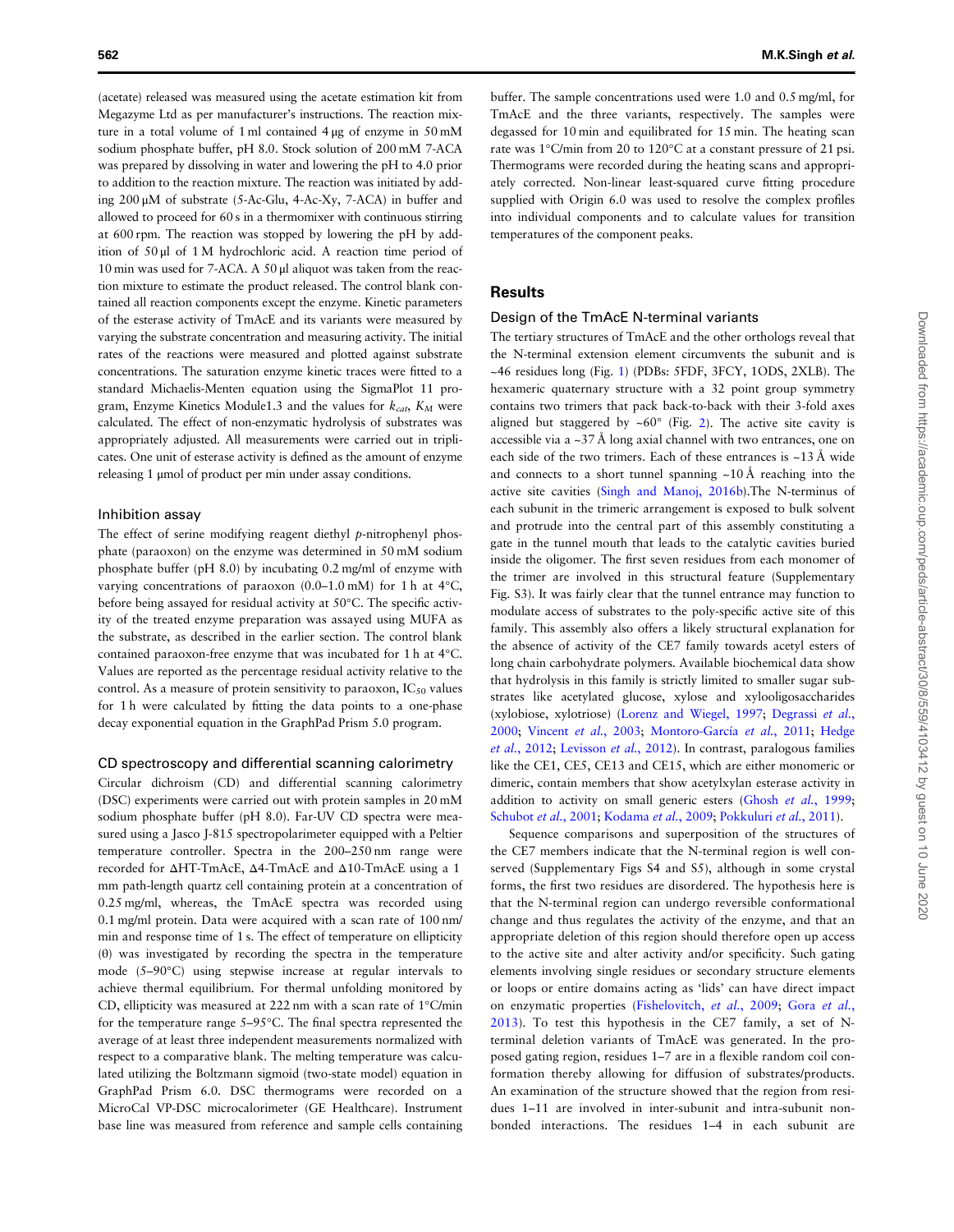primarily involved in multiple inter-subunit non-bonded interactions ( $\sim$ 26 interactions/subunit < 4.0 Å) with the same set of residues from the 3-fold related subunits within the trimer. However, residues 8–11 constitute an α-helix (αA-2) providing rigidity to the region in addition to contributing to multiple intra-subunit noncovalent interactions with the residues 273–283 of an adjacent loop (Supplementary Tables SI, SII). Interestingly, this loop contains a catalytic triad residue, namely Asp274 (Fig. [1](#page-1-0)).

All published biochemical and structural studies on TmAcE were hitherto performed using a protein construct containing a N-terminal 12 residue expression and purification tag (MGSDKIHHHHHH) to enable ease of protein purification [\(Hedge](#page-11-0) et al., 2012; [Levisson](#page-11-0) et al., [2012](#page-11-0); [Singh and Manoj, 2016,a,](#page-11-0) [b](#page-11-0), [2017](#page-11-0)). However, examination of the structure suggests that the tag, although flexible and disordered in the crystal structures, could create a crowding effect at the tunnel entrance and thereby affect the diffusion of substrates towards the catalytic site. In light of the above observations, three N-terminal variants of the enzyme were generated. These include the wild-type TmAcE lacking the tag (henceforth called ΔHT-TmAcE) and two deletion constructs lacking the tag and the residues 2–5 (Δ4-TmAcE) and the residues  $2-11$  $2-11$  ( $\Delta$ 10-TmAcE) (Fig. 2). The expanded deletion in the latter variant was chosen to include residues of the helix αA-2 to examine the effect of this secondary structure feature on the enzyme properties (Fig. [1\)](#page-1-0). These variants were purified and characterized and their properties compared with that of the tagged form, namely TmAcE.

## Purification and oligomeric states of TmAcE and variants

Recombinant TmAcE and its N-terminal variants were purified to homogeneity as determined by SDS-PAGE analysis (Supplementary Fig. S6). The three tag-free variants were purified according to a modified protocol involving ion-exchange and SEC. The oligomeric states of the proteins were characterized by SEC (Fig. 3). The SEC profiles for TmAcE, ΔHT-TmAcE and Δ4-TmAcE display two distinct peaks, where the dominant peak and the minor peak correspond to the hexameric (~210–220 kDa) and the dimeric species (~76–78 kDa). A SEC peak corresponding to the dimeric species has

previously been reported for both recombinant ΔHT-TmAcE and TmAcE, indicating the dynamic nature of the oligomeric state ([Drzewiecki](#page-10-0) et al., 2010, [Singh and Manoj, 2016a](#page-11-0)). In Δ10-TmAcE, a single dominant peak at ~472 kDa, probably a higher oligomeric form of the protein, is observed (Fig. 3c). Two minor peaks at ~59 kDa, corresponding to the dimeric species, and ~1153 kDa, a likely aggregate, can be observed. While the data indicates no change in the oligomeric states of ΔHT-TmAcE and Δ4-TmAcE, the significant change observed in the Δ10-TmAcE was unexpected since the deleted residues do not make significant inter-subunit interactions relative to contributions from the rest of the subunit.

# Effect of pH and temperature on specific activity of purified enzymes

The specific activities of all constructs were examined as a function of pH and temperature separately, using 4-methylumbelliferyl acetate (MUFA) as the substrate. The effect of pH on activity was measured in the pH range 5.0–9.0 at 50°C. TmAcE and the variants exhibited optimal activity between pH 7.5 and 8.5, with maximum activity at pH 8.0 (Fig. [4a](#page-5-0)). Figure [4](#page-5-0)b shows the effect of temperature on the activity of the proteins in the range 20–95°C at pH 8.0. The esterase activity for TmAcE and ΔHT-TmAcE increased from 20°C until 95°C. Excessive auto-hydrolysis of the substrate at higher temperatures limited the assay to 95°C. Presumably, the optimum temperature for both constructs is close to the value of 100°C, as reported earlier for TmAcE [\(Levisson](#page-11-0) et al., 2012). It is evident that the N-terminal tag did not significantly affect the activity-pH/temperature relationship of TmAcE. In contrast, both Δ4-TmAcE and Δ10-TmAcE display an increase in activity from 20°C and achieve a maximum value between 60 and 70°C. Thereafter, these proteins show a drastic decrease in activity from 70 to 80°C. The data suggest that the deletion variants are almost as well folded as the tagged and the tag-free forms, but their thermodynamic stabilities are seriously disrupted.

The kinetic thermal stability of each protein was next investigated by thermal deactivation studies. Measurements of residual activity were made after incubation of the protein at 60 and 70°C, for different time periods. As shown in Fig. [5,](#page-5-0) TmAcE and ΔHT-TmAcE



Fig. 3 Oligomeric states of TmAcE and variants. The solid line in all panels in the size exclusion chromatograms represents the native N-terminal tag-free protein (ΔHT-TmAcE), while the other proteins are represented by dashed lines. The elution profile peaks of ΔHT-TmAcE correspond to native molecular masses of 222 kDa and 74 kDa, indicating a mixture of a predominant hexameric species and a minor dimeric species, respectively. Comparison of elution profiles of (a) ΔHT-TmAcE and TmAcE (b) ΔHT-TmAcE and Δ4-TmAcE, indicate similar oligomerization states. (c) Comparison of elution profiles of ΔHT-TmAcE and Δ10- TmAcE. The elution peaks for Δ10-TmAcE correspond to 472 kDa for the major species and 1152 kDa and 59 kDa for the two minor species, and differ significantly from the other proteins.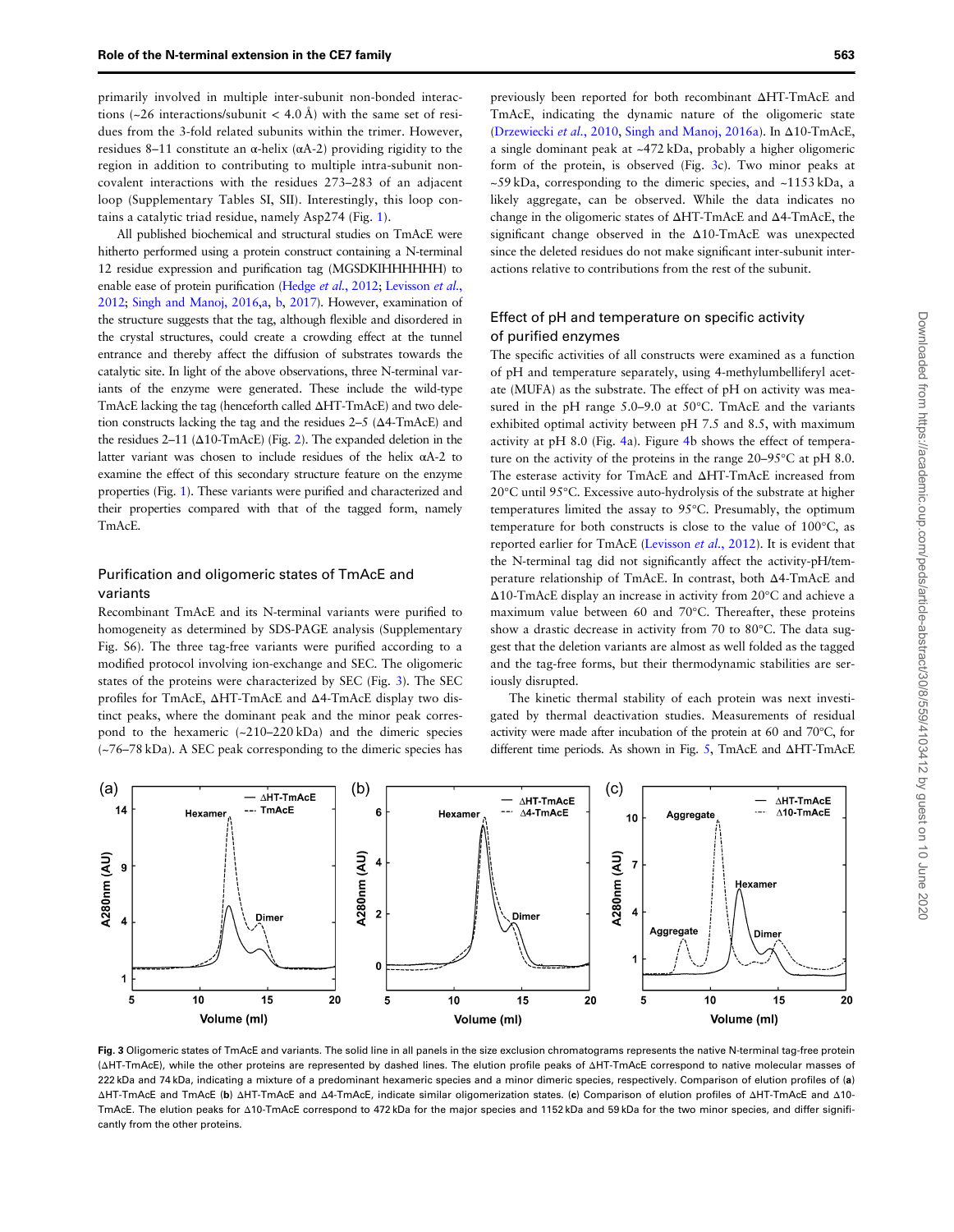<span id="page-5-0"></span>

Fig. 4 Effect of pH and temperature on activity of TmAcE and variants. (a) pH dependence of hydrolysis of MUFA as the substrate at 50°C. (b) Semilog plots of temperature dependence of hydrolysis of MUFA by the four proteins measured at the optimum pH of 8.0. The optimum temperature for TmAcE and ΔHT-TmAcE is assumed to be 100°C while the values for Δ4-TmAcE and Δ10-TmAcE are 70 and 60°C, respectively.

are stable at both 60 and 70°C for 7 h, retaining ~98% of their initial activity. Δ4-TmAcE at 60°C retains greater than 90% of its initial activity after 7 h of incubation, whereas at 70°C, ~75% of residual activity is retained after the same time period. However, Δ10-TmAcE shows larger decrease in the activity, retaining ~60% of the residual activity after 7 h of incubation at both 60 and 70°C. Thus, the four and ten residue deletions have significantly disrupted both the optimum temperature and the thermal stability of the enzyme. Since these effects could likely be the result of conformational changes affecting the secondary, tertiary or quaternary structures, changes in the structure and the thermal stability of these proteins were studied by far-UV CD spectroscopy and DSC.

# Secondary structure and thermostability of the N-terminal variants

Far-UV CD spectra of the proteins were measured at different temperatures (5–90°C) to evaluate the effect of temperature on the secondary structure (Fig. [6\)](#page-6-0). Comparison of the spectra at 30°C showed minimal differences suggesting that the overall secondary structure content of the proteins are unaffected by the deletions. The data also show that the conformational changes in TmAcE, ΔHT-TmAcE and Δ4-TmAcE as a result of increase in temperatures, are comparable. However, Δ10-TmAcE is more thermo-sensitive



Fig. 5 Thermal deactivation kinetics of TmAcE and variants at (a) 60°C (b) 70°C. The enzyme solution was incubated at 60 and 70°C for different time periods and the residual activity of the sample after heat treatment was measured using MUFA as the substrate at pH 8.0 and 50°C.

compared to the others and shows loss of secondary structure at temperatures higher than 75°C. Thermal unfolding of the proteins was measured by monitoring changes in CD ellipticity at 222 nm (Fig. [7](#page-6-0)). The ellipticity values of TmAcE, ΔHT-TmAcE and Δ4-TmAcE show a moderate linear decrease with increase in temperature up to 95°C indicating that the secondary structure is not considerably affected and that the unfolding transition occurs at temperatures higher than 95°C. However, in contrast, a single transition is observed in Δ10-TmAcE, leading to a significant loss in the ellipticity at temperatures higher than 75°C. The behavior closely represents a two-state transition between a folded and an unfolded form.

Next, thermally induced unfolding of the proteins were investigated using DSC. Since the denaturation process was irreversible for all four proteins, the reported transition temperatures of the unfolding process are apparent values and are used here only for relative stability comparisons [\(Barone](#page-10-0) *et al.*, 1993). Inspection of the thermograms of TmAcE, ΔHT-TmAcE and Δ4-TmAcE indicates that the unfolding process has multiple transitions. Deconvolution of the DSC data calculated using an independent two-state transition model indicates two transitions for TmAcE, ΔHT-TmAcE and Δ4-TmAcE (Fig. [8\)](#page-7-0). The numerical values of the thermal midpoints,  $T_{m,i}$ , for the two transitions are ~99 and 103°C for TmAcE and ΔHT-TmAcE. In the case of Δ4-TmAcE, two transitions at ~84 and 99°C, are observed. The multiple transitions probably occur due to independent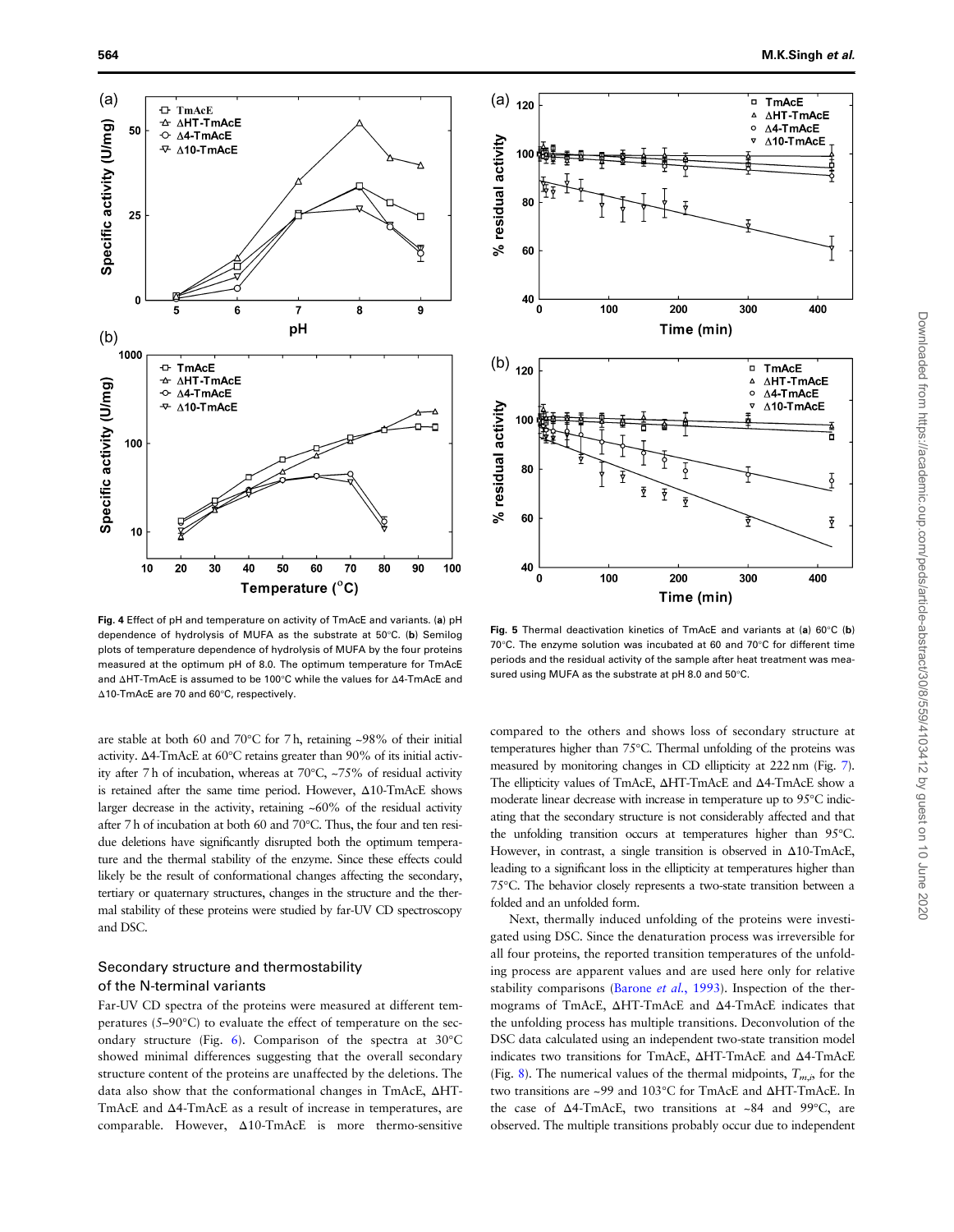<span id="page-6-0"></span>

Fig. 6 Effect of temperature on secondary structure conformation of TmAcE and variants. Far-UV CD spectra of (a) TmAcE (b) ΔHT-TmAcE (c) Δ4-TmAcE (d) Δ10-TmAcE. Spectra were recorded at different temperatures in the range 5–90°C. Δ10-TmAcE shows significant loss of secondary structure at temperatures higher than 75°C, whereas the spectra for TmAcE, ΔHT-TmAcE and Δ4-TmAcE are similar, with little loss of secondary structure up to 95°C.



Fig. 7 Thermal stability of TmAcE and variants. Thermal unfolding curves of TmAcE and variants at pH 8.0 as obtained by recording the change in ellipticity at 222 nm for temperatures in the range 5–95°C. TmAcE, ΔHT-TmAcE and Δ4-TmAcE show a linear reduction in the CD signal strength indicating a transition from one stable state to another, with unfolding occurring at a temperature higher than 95°C. A thermal unfolding transition for Δ10-TmAcE at ~77°C was calculated using the Boltzmann sigmoid equation, assuming a two-state model.

dissociation of the structural components in the dynamic oligomer that includes a mixture of hexameric and dimeric and/or trimeric species in these proteins. Interestingly, the thermal unfolding profile of Δ10-TmAcE indicates a single component transition that fits a simple two-state model of unfolding with an apparent  $T_m$  at 81°C (Fig. [8d](#page-7-0)). In all samples, the DSC-derived denaturing temperatures are in close agreement with the melting temperatures obtained from the CD studies. The results so far show that deletion of the tag from TmAcE does not affect thermal stability or secondary structure of the protein. Furthermore, Δ4-TmAcE shows a marginal decrease in  $T_m$  whereas the decrease is larger in the case of Δ10-TmAcE. The single component conformational transition observed in Δ10-TmAcE is consistent with the distinctive oligomeric composition observed in the SEC data.

#### Inhibition kinetics

The catalytic site of TmAcE contains the classical Ser-His-Asp triad, with Ser188 acting as the nucleophile (Fig. [1](#page-1-0)). Previous inhibition kinetics studies have established that paraoxon (diethyl 4 nitrophenyl phosphate) is a competitive irreversible inhibitor that binds to TmAcE with a dissociation constant of ~0.5 mM. The crystal structure of the paraoxon bound form (TmAcE-DEP, PDB: 3M83) shows that the diethyl-phosphate moiety is indeed covalently bound to Ser188 [\(Levisson](#page-11-0) et al., 2012). In order to examine whether the N-terminal region affects the access of paraoxon for the active site, inhibition kinetics studies were performed. The enzyme was incubated with varying concentrations of inhibitor and the specific activity measured using MUFA as the substrate. The  $IC_{50}$  values for inhibition ranged from 68 to 106  $\mu$ M (Fig. [9](#page-7-0)). The decrease in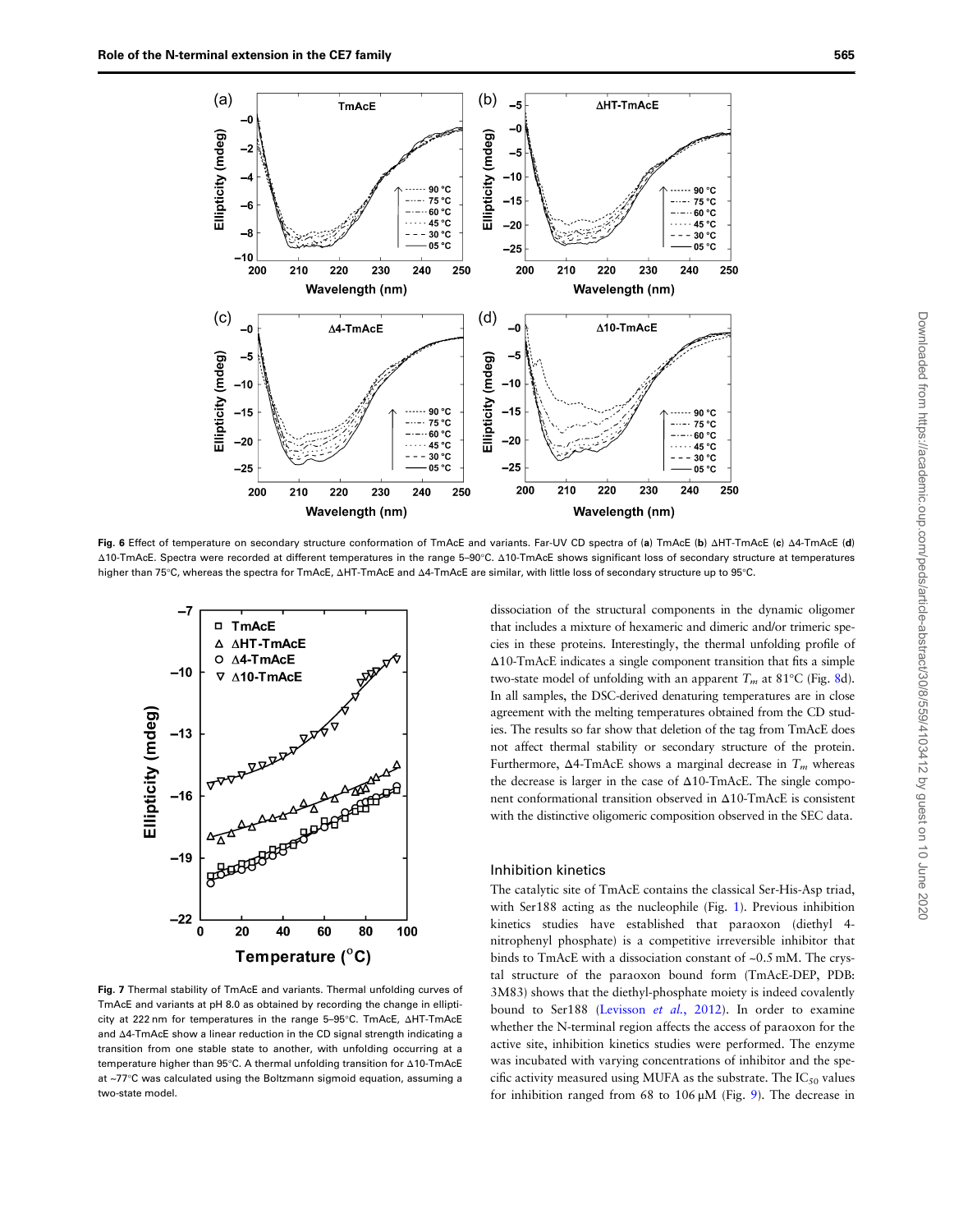<span id="page-7-0"></span>

Fig. 8 Thermal unfolding of TmAcE and variants as measured by DSC. DSC thermograms of each protein (solid gray line) and the subsequent deconvolution analysis of thermal unfolding transitions (broken line) are shown. (a) Two transitions in TmAcE occur at 99°C and 103°C. (b) Two transitions in ΔHT-TmAcE occur at 99 and 103°C. (c) Two transitions in Δ4-TmAcE occur at 84 and 99°C. (d) A single thermal unfolding transition in Δ10-TmAcE occurs at 81°C.



Fig. 9 Kinetics of inhibition of esterase activity of TmAcE and variants by paraoxon. Activity of paraoxon treated enzyme samples as a function of paraoxon concentration using MUFA as a substrate is shown. The activity values are shown relative to the specific activity of the untreated sample.  $IC_{50}$  values were obtained from fitting data to a one-phase decay exponential equation. The IC<sub>50</sub> values are 106  $\pm$  2.5 μM (TmAcE), 91  $\pm$  3.7 μM (ΔHT-TmAcE),  $80 \pm 7.0$  μM (Δ4-TmAcE) and  $68 \pm 3.5$  μM (Δ10-TmAcE).

IC<sub>50</sub> value is directly correlated to the size of the deletion. The tagged TmAcE was the least sensitive to inhibition and the Δ10- TmAcE showed the most sensitivity, suggesting that diffusion of the inhibitor into the active site is probably affected by the N-terminal region.

#### Substrate specificity and kinetic parameters

A key issue in this study was to explore the effect of the deletions on the activity and the substrate specificity of TmAcE. These properties were examined by steady state kinetic studies using five substrates. These include three generic substrates, MUFA, PNPA and 7-ACA and two specific carbohydrate substrates, glucose penta-acetate (5- Ac-Glu), xylose tetra-acetate (4-Ac-Xy). Enzyme kinetic parameters of the samples were measured at pH 8.0 and 50°C for all substrates. All four proteins displayed Michaelis-Menten kinetics with all substrates tested and the measured kinetic parameters are summarized in Table [I](#page-8-0). The highest catalytic efficiency ( $k_{cat}/K_M$ ) for the four proteins is observed for the carbohydrate esters (4-Ac-Xy, 5-Ac-Glu) and is predominantly an attribute of high turnover numbers  $(k_{cat})$ . The values for the generic esters are far lower  $(-5.8-18-fold)$  in comparison. All four proteins showed the least specific activity and specificity towards 7-ACA (~9–320-fold lower), largely due to poor affinity  $(K_M)$  for the substrate.

Among the four constructs, the tag-free native form (ΔHT-TmAcE) exhibits the highest catalytic efficiencies for the generic esters, ~40–90% higher compared to the others, with variations observed both in the  $V_{\text{max}}$  and  $K_M$  values. However, among the two carbohydrate esters, the four proteins display minimal differences in the specificity constants for 5-Ac-Glu. Interestingly, Δ10-TmAcE displayed a 1.4 to 1.8-fold higher catalytic efficiency for the 4-Ac-Xy substrate compared to the others (Fig. [10](#page-8-0)). This is largely the result of a lower  $K_M$  value (2.3–3.2-fold) for this substrate compared to the others.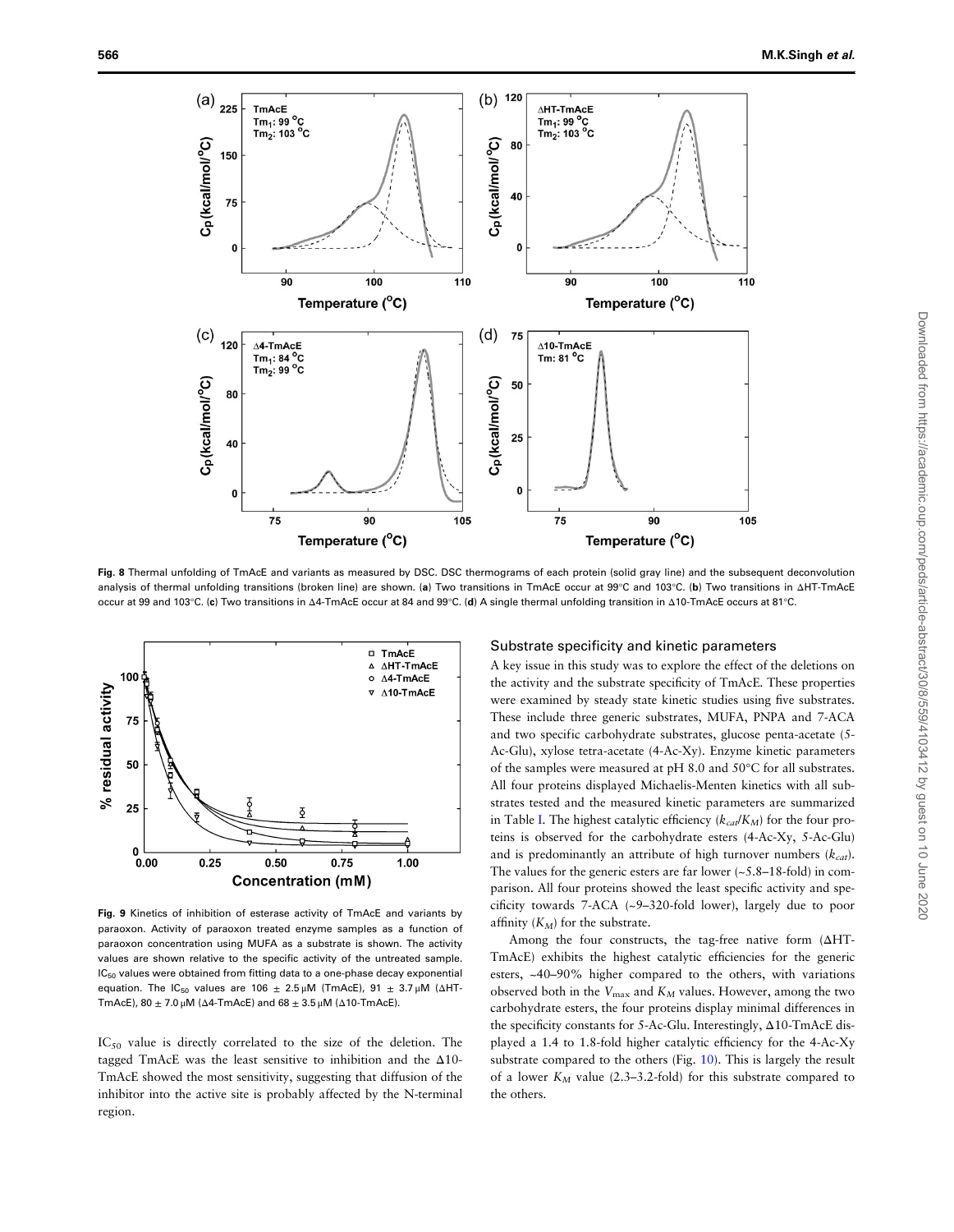| Substrate   | Enzyme             | $V_{\rm max}$ (U/mg) | $K_M$ (µM)         | $k_{cat} \times 10^2$ (min <sup>-1</sup> ) | $k_{cat}/K_M \times 10^4$ (s <sup>-1</sup> M <sup>-1</sup> ) |
|-------------|--------------------|----------------------|--------------------|--------------------------------------------|--------------------------------------------------------------|
| <b>PNPA</b> | TmAcE              | $95.2 \pm 1.2$       | $175.1 \pm 6.9$    | $36.2 \pm 0.4$                             | $34.4 \pm 0.9$                                               |
|             | $\Delta HT$ -TmAcE | $155.3 \pm 1.9$      | $193.4 \pm 6.7$    | $57.7 \pm 0.7$                             | $49.7 \pm 1.1$                                               |
|             | $\Delta$ 4-TmAcE   | $79.7 \pm 2.1$       | $230.6 \pm 19.4$   | $29.2 \pm 0.8$                             | $21.1 \pm 1.9$                                               |
|             | $\Delta$ 10-TmAcE  | $80.0 \pm 0.9$       | $309.0 \pm 9.3$    | $28.7 \pm 0.3$                             | $15.5 \pm 0.8$                                               |
| MUFA        | TmAcE              | $67.4 \pm 0.7$       | $147.6 \pm 4.2$    | $25.6 \pm 0.2$                             | $28.9 \pm 0.5$                                               |
|             | $\Delta HT$ -TmAcE | $101.8 \pm 2.1$      | $197.2 \pm 10.2$   | $37.8 \pm 0.7$                             | $32.0 \pm 0.1$                                               |
|             | $\Delta$ 4-TmAcE   | $65.2 \pm 1.7$       | $174.8 \pm 14.0$   | $23.9 \pm 0.6$                             | $22.8 \pm 1.9$                                               |
|             | $\Delta$ 10-TmAcE  | $53.5 \pm 1.4$       | $187.3 \pm 12.8$   | $19.3 \pm 0.5$                             | $17.1 \pm 1.3$                                               |
| 5-Ac-Glu    | TmAcE              | $502.3 \pm 22.3$     | $207.4 \pm 23.2$   | $193.9 \pm 8.6$                            | $155.8 \pm 18.8$                                             |
|             | $\Delta HT$ -TmAcE | $560.4 \pm 25.2$     | $223.6 \pm 24.7$   | $208.2 \pm 9.4$                            | $155.5 \pm 18.5$                                             |
|             | $\Delta$ 4-TmAcE   | $483.4 \pm 17.9$     | $202.9 \pm 19.1$   | $177.3 \pm 6.5$                            | $145.6 \pm 14.7$                                             |
|             | $\Delta$ 10-TmAcE  | $489.0 \pm 20.7$     | $206.9 \pm 22.1$   | $175.9 \pm 7.4$                            | $141.8 \pm 16.3$                                             |
| $4-Ac-Xy$   | TmAcE              | $436.2 \pm 14.1$     | $133.7 \pm 13.1$   | $168.4 \pm 5.4$                            | $208.3 \pm 21.6$                                             |
|             | $\Delta H$ T-TmAcE | $526.5 \pm 22.4$     | $189.0 \pm 21.0$   | $195.6 \pm 8.3$                            | $172.5 \pm 21.6$                                             |
|             | $\Delta$ 4-TmAcE   | $436.2 \pm 13.3$     | $133.8 \pm 12.1$   | $160.0 \pm 5.0$                            | $199.4 \pm 19.0$                                             |
|             | $\Delta$ 10-TmAcE  | $283.2 \pm 6.7$      | $59.3 \pm 5.6$     | $101.9 \pm 2.4$                            | $286.6 \pm 18.8$                                             |
| 7-ACA       | TmAcE              | $38.7 \pm 3.6$       | $1383.5 \pm 238.1$ | $14.9 \pm 1.4$                             | $1.8 \pm 0.4$                                                |
|             | ∆HT-TmAcE          | $38.6 \pm 3.6$       | $1135.2 \pm 204.1$ | $14.3 \pm 1.3$                             | $2.1 \pm 0.4$                                                |
|             | $\Delta$ 4-TmAcE   | $33.0 \pm 2.2$       | $1119.9 \pm 155.1$ | $12.1 \pm 0.8$                             | $1.8 \pm 0.3$                                                |
|             | $\Delta$ 10-TmAcE  | $25.9 \pm 2.6$       | $1562.7 \pm 275.8$ | $9.3 \pm 0.9$                              | $0.9 \pm 0.2$                                                |

<span id="page-8-0"></span>Table I. Steady state kinetic parameters of TmAcE and N-terminal variants<sup>a</sup>

a Reactions were carried out in triplicates as described in the materials and methods section. Errors shown are standard errors of three independent measurements.



Fig. 10 Comparison of kinetic parameters of TmAcE and variants for different substrates. The parameters were obtained from steady state kinetics experiments performed at pH 8.0, 50°C and corresponding constants were calculated by fitting the data to Michaelis-Menten plots. The histograms represent the catalytic efficiency  $(k_{cor}/K_M)$  of the four proteins for different substrates and indicate substrate preferences.

## **Discussion**

Since the identification of hyperthermophilic proteins, numerous studies have been carried out to unravel the structural basis for thermostability. In fact, proteins from T. maritima have been frequently adopted as model systems for these studies ([Szilágyi and Závodszky,](#page-11-0) [2000;](#page-11-0) [Robinson-Rechavi](#page-11-0) et al., 2006). The molecular mechanisms for thermostability of proteins are diverse and protein dependent. Nonetheless, some general features are known to determine higher stability of thermophilic proteins compared to their mesophilic homologs. The major factors include larger number of non-covalent interactions, higher order oligomerization, metal coordination

interactions, post-translational modifications, disulfide bonds and better conformational parameters that include enhanced core packing, lower entropy of unfolding and higher secondary structure content ([Russell and Taylor, 1995](#page-11-0); [Petsko, 2001](#page-11-0); [Tanaka](#page-11-0) et al., 2004; Li et al.[, 2005;](#page-11-0) [Razvi and Scholtz, 2006](#page-11-0); [Sadeghi](#page-11-0) et al., 2006; [Devenish and Gerrard, 2009;](#page-10-0) Nishi et al.[, 2013](#page-11-0); Reed et al.[, 2013;](#page-11-0) [Marsh and Teichmann, 2014\)](#page-11-0).

The unusual ability to deacetylate CPC and 7-ACA make the CE7 family an industrially important class of enzymes. The study reported here was carried out to decipher the role of the CE7 Nterminus in the catalytic properties and the thermal stability. The Nterminal extension region is an evolutionarily conserved structural feature that is unique to the CE7 family among the paralogous CE families in the large and divergent  $\alpha/\beta$  hydrolase superfamily. This observation is consistent with numerous comparative studies on the molecular evolution of protein superfamilies which have revealed that independent deletion and/or insertion events at multiple positions on a core conserved fold are pervasive adaptations across paralogous families. The consequential conformational changes arising out of such variability result in the evolution of divergent oligomer-ization dynamics, stability and biochemical activity [\(Borchert](#page-10-0) et al., [1994;](#page-10-0) D'[Alessio, 1999](#page-10-0); [Schmitz](#page-11-0) et al., 2008; [Hashimoto and](#page-11-0) [Panchenko, 2010](#page-11-0); [Hashimoto](#page-11-0) et al., 2010; Mehl et al.[, 2011;](#page-11-0) [Thoms](#page-11-0) et al., 2011; Reich et al.[, 2014\)](#page-11-0). In the CE7 hexamer, the buried active sites are accessible only through an axial tunnel that runs along the 3-fold axis. In contrast to the CEs with exposed active sites, the oligomeric assembly in CE7 probably results in more protein-substrate interactions as the substrate diffuses into the active site. The N-terminal residues occluding the entrance mouths of this tunnel are exposed to the bulk solvent and was proposed to act as a 'selectivity' filter that could regulate substrate access to the active sites based on size limitation ([Vincent](#page-11-0) et al., 2003). Similar strategies for compartmentalization of active sites by oligomerization and/or in combination with specific structural features that act as 'gates' to control ligand access though a tunnel have been observed in several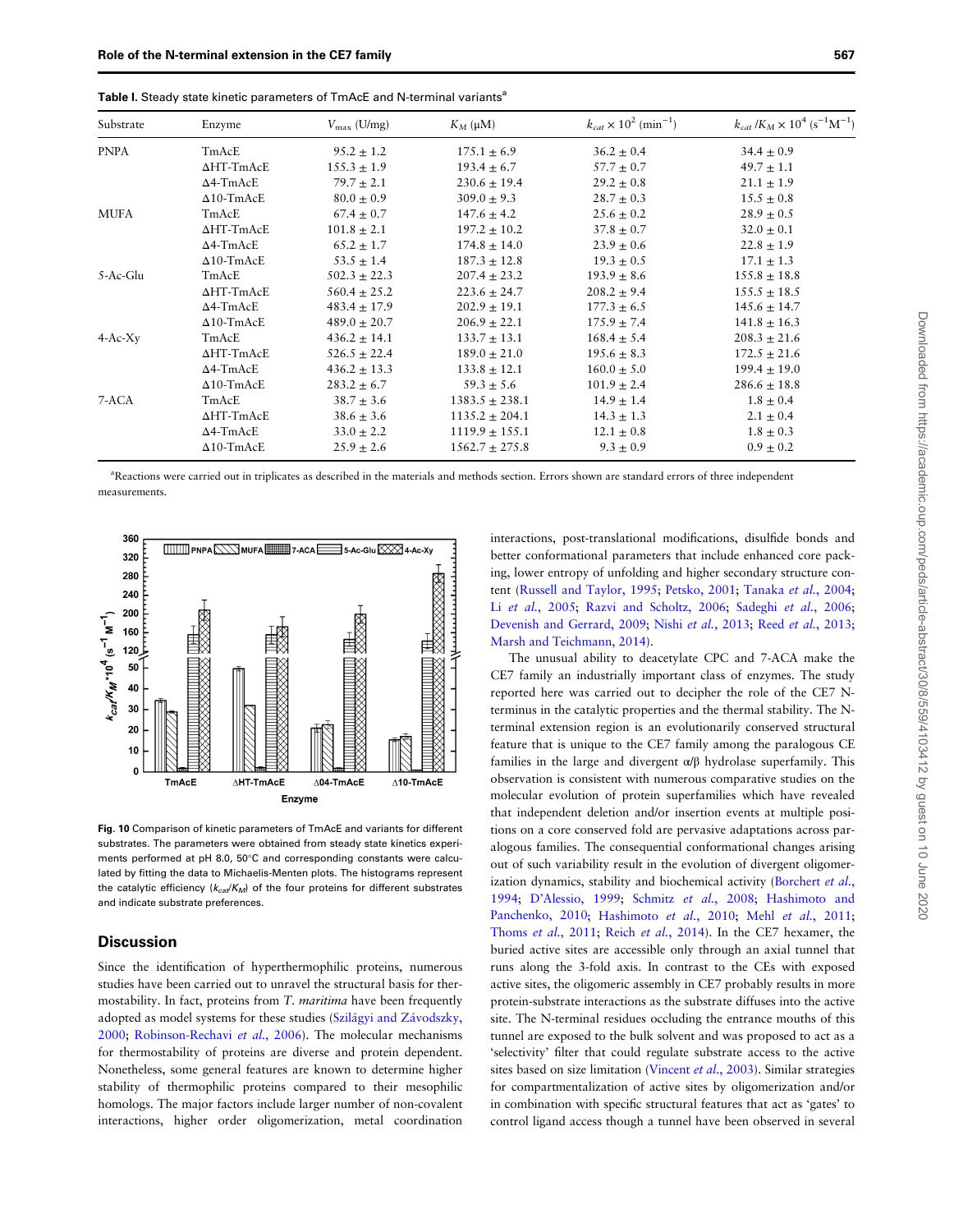enzymes. These tunnels and the gating elements are known to affect structure-function relationships, including substrate specificity and selectivity, kinetic parameters, cofactor transport and product egress (reviewed in Gora et al.[, 2013;](#page-11-0) [Kingsley and Lill, 2015](#page-11-0)). For instance, in the broad specificity cytochrome P450 superfamily, a common dynamic gated channel mechanism controls the diverse range of substrates by kinetically modulating enzyme-substrate specificity (Winn et al.[, 2002](#page-11-0)). On the other hand, the tunnel gate in NiFe hydrogenases can distinguish between comparable molecules such as  $O_2$  and CO ([Liebgott](#page-11-0) et al., 2010). Deciphering and understanding the structural basis of enzyme gates can thus be used to direct rational strategies for gate engineering to generate enzymes with desirable catalytic properties. A structurally analogous example to the CE7 family is that of the hexameric ATP-dependent Lon protease with a sequestered active site accessible through an axial tunnel. Here, two conserved loops serve as a gating mechanism to regulate substrate access to the active site. Mutation of a Phe residue to Ala in one surface exposed loop resulted in almost complete loss of pro-teolytic activity (Cha et al.[, 2010\)](#page-10-0).

Although four CE7 orthologs have been characterized so far, information about the role of the N-terminal region is unavailable. Hence, deletion variants of this region of TmAcE were generated and characterized for their in vitro catalytic properties and stability. The protein purification process shows that deletion of the 4 residues that constitute the 'selectivity' filter and the expanded 10 residue region spanning an α-helix, do not affect the expression of the protein. The presence or absence of the N-terminal 12 residue expression and purification tag had little or no effect on oligomerization, pH and temperature optimum values, thermal stability and inhibitor  $IC_{50}$  properties. Moreover, SEC studies show that the expected mixture of a minor dimeric and a major hexameric state observed in TmAcE and ΔHT-TmAcE is maintained in Δ4-TmAcE, whereas the Δ10-TmAcE appears to largely contain a dodecameric oligomeric state. The 10 residue deletion may have resulted in the exposure of a hydrophobic surface on the quaternary structure, leading to formation of a higher oligomer ([Rezaei-Ghaleh](#page-11-0) et al., [2008;](#page-11-0) [Philo and Arakawa, 2009\)](#page-11-0). The results strongly imply that the N-terminal does have a function in preserving the optimal dynamic quaternary assembly of the native enzyme.

The identical pH optimum profile for specific activity of all constructs indicates that the optimum pH is primarily a function of catalytic residues. Kinetic studies showed that the deletion of the tag (ΔHT-TmAcE) resulted in a minor increase (~10–40%) in catalytic efficiency ( $k_{cat}/K_M$ ) only for the generic esters. The data indicate that the tag is conformationally flexible and that these residues are unlikely to have any interactions with the native subunit, consistent with the observation of a disordered tag in all available crystal structures. Contrary to our expectation that engineering an open access tunnel will lead to enhancement of activity and/or modification of substrate selectivity, the deletion of the N-terminal region had only modest effects on the catalytic parameters. Evidently, other factors, for instance, interactions of residues lining the entire tunnel to the catalytic site may also be crucial. All four proteins showed the highest catalytic efficiency for the two carbohydrate esters indicating that the overall enzyme specificity remains unchanged. Furthermore, the absolute values of the specificity constant for acetylated glucose are also very similar across the four proteins. Interestingly, a noticeable increase in catalytic efficiency (1.8-fold) is observed in the Δ10- TmAcE for the xylose derivative. In this case, although the  $k_{cat}$  value has decreased in comparison to the other proteins, the  $K_M$  value shows a larger decrease. This suggests that the expanded 10 residue

deletion may have caused some distinct changes to the microenvironment of the access tunnel and/or the active site region, which is reflected as a higher affinity  $(K_M)$  value specifically for the acetylated xylose rather than acetylated glucose. This finding is particularly pertinent considering that the putative physiological role of TmAcE is to carry out the intracellular deacetylation of acetylated xylooligosaccharides as a component of the xylan utilization pathway in T. maritima [\(Drzewiecki](#page-10-0) et al., 2010). Thus, one premise, albeit speculative, is that the effect of the 'gate' modifications on substrate specificity and selectivity may be more prominent if kinetic measurements are performed with the physiologically relevant acetylated xylooligosaccharides.

The optimum temperature of ~100°C for TmAcE and ΔHT-TmAcE is significantly higher than those reported so far for CE7 members, including the Thermoanaerobacterium CE7 that has a temperature optimum of 80°C [\(Shao and Wiegel, 1995\)](#page-11-0). However, the removal of either 4 or 10 residues from the N-terminus drastically affected the temperature optimum for maximal activity, which are lower than the tag-free full length protein by 30 and 40°C, respectively. The sharp decrease suggests that the N-terminus plays a crucial role in maintaining the conformational stability of the protein at high temperatures. Kinetic thermal stability studies confirm that the Δ4-TmAcE and Δ10-TmAcE variants are far more susceptible to denaturation at higher temperatures, with the Δ10-TmAcE variant displaying the most sensitivity. Biophysical characteristics explored using CD spectra and DSC thermograms indicate that TmAcE, ΔHT-TmAcE and Δ4-TmAcE followed the same pattern of conformational changes as a function of temperature. The absence of sharp transitions in these three proteins with increasing temperature probably arise from transitions from one stable state to another or due to structural contraction of the protein that may help in retaining structure and attain hyperthermophilicity [\(Giordano](#page-10-0) et al., [2005\)](#page-10-0). The DSC unfolding thermograms indicate multi-phasic unfolding behavior with at least two intermediates, most likely related to the transitions from the hexameric to dimeric/trimeric form and further to the monomeric form which then unfolds at a higher temperature. This complex behavior is consistent with the dynamic oligomeric nature that is shared by the three proteins. However, Δ10-TmAcE shows a sharp two-state transition in the unfolding process in both the CD and DSC analyses, with apparent  $T_m$  values of 81°C. Apparently, the dissociation in the  $\Delta$ 10-TmAcE oligomer is so rapid that it does not have a limiting effect on protein denaturation. Alternatively, the dissociation and unfolding tempera-tures of the oligomer components may overlap [\(Santiago](#page-11-0) et al., [2010\)](#page-11-0). The evidence suggests that deletion of 10 residues has resulted in disruption of specific protein–protein interactions that affected the oligomeric assembly and thereby, its thermostability and thermal denaturation mechanism.

Protein folds in general are thermodynamically marginally stable ([Taverna and Goldstein, 2002;](#page-11-0) [Goldstein, 2011\)](#page-10-0). The resulting activity-stability tradeoff thus limits efforts to enhance catalytic properties of enzymes by rational protein engineering since a favorable mutation may result in lower stability of the protein ([Tokuriki](#page-11-0) et al.[, 2008;](#page-11-0) [Tokuriki and Taw](#page-11-0)fik, 2009; [Soskine and Taw](#page-11-0)fik, [2010\)](#page-11-0). Considering the crystal structure of TmAcE and the biophysical characteristics of its variants, it appears that the loss of favorable interactions between the N-terminal region and the rest of the protein in the variants has probably affected the oligomeric assembly causing the drastic loss in activity at temperatures higher than 60°C. Alternatively, given the minor changes in the secondary structures at high temperatures and the  $T_m$  value of 99°C for  $\Delta$ 4-TmAcE,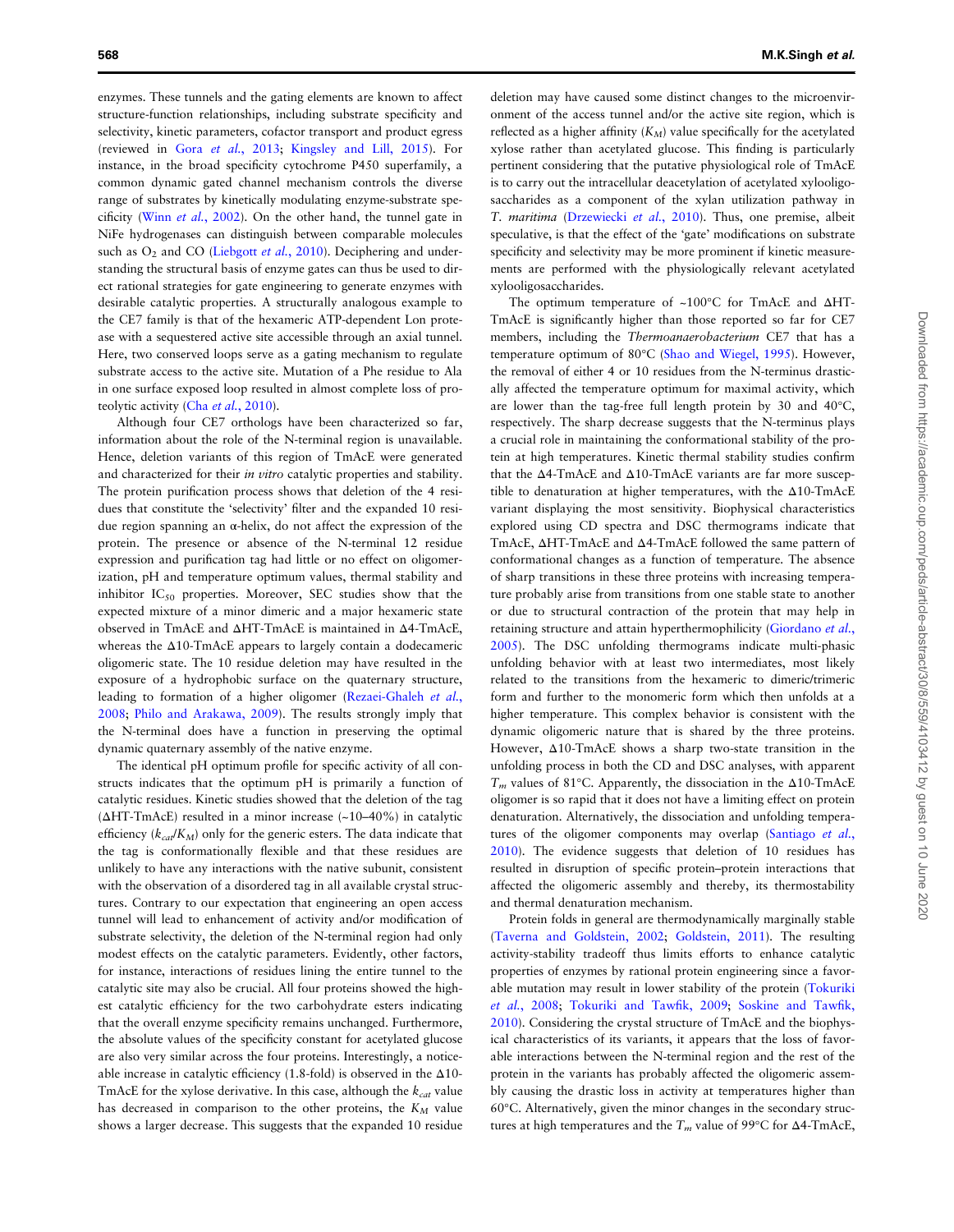<span id="page-10-0"></span>

Fig. 11 Non-bonded interactions between the N-terminal extension region (green) and the neighboring protein segment containing residues 272–280 (gray) (PDB: 3M83). Asp274 corresponds to the aspartate of the Ser-His-Asp catalytic triad present in the CE7 family. The relevant residues are shown in stick representation. Hydrogen bonds are shown as dashed lines. The distances shown are in Å. The interactions between the N-terminal region and the loop (272–280) stabilizes the conformation of the catalytic aspartate and are required for the maintenance of catalytic activity at high temperatures.

the more plausible explanation for the decrease in the optimum temperature is that a restricted stability loss of the region around the active site is responsible for the effect. Evaluation of the non-bonded interactions of the relevant stretch of residues in the crystal structure of TmAcE provides a justification. More specifically, the first four residues are primarily involved in inter-subunit interactions whereas the residues 5–11, encompassing α-helix  $αA-2$  participate in intrasubunit interactions, including three hydrogen bonds, with the neighboring loop (residues 273–283) that contains the catalytic triad residue, Asp274 (Fig. 11). Furthermore, the length and conformation of this loop are well conserved across the CE7 family. Apparently, these interactions together provide localized stabilization of the geometry of the catalytic triad that is probably lost at temperatures higher than 60°C. Structural and computational studies have shown that the geometry of the catalytic triad in serine esterases is typically preorganized and rigid (Smith et al.[, 2008](#page-11-0)). It is noteworthy that the lack of four residues results in an almost equivalent degree of loss of optimum temperature as that observed for the ten residue deletion, thus, demonstrating the critical role of the N-terminal region in shaping the properties of the enzyme. In the absence of the N-terminal extension we can expect the stability of the protein to be severely compromised at the optimum growth temperature of 80°C for T. maritima. It is probable that the stability of CE7 enzymes from mesophilic organisms would suffer similar reduction from their respective optimum temperatures.

### **Conclusions**

In CE7 enzymes, oligomerization is important for sequestering the active site which is otherwise promiscuous. Although the direct role of the N-terminal extension region as a selectivity filter to regulate substrate access remains unclear, the first ten residues appear to influence the substrate specificity of TmAcE. This region, however, is critical for the maintenance of the competent oligomeric form and the thermodynamic and kinetic stability. The loss of hyperthermostability arising out of deletion of this region appears be an indirect effect of an increase in the conformational flexibility of an otherwise rigid neighboring loop containing a catalytic triad residue. Together, the data suggest that the N-terminal extension in the CE7 fold evolved primarily to modulate the substrate specificity, dynamics of the oligomeric assembly and the thermal stability of the enzyme.

### Supplementary Data

Supplementary data are available at Protein Engineering, Design and Selection online.

#### Acknowledgements

We thank Infant Sagayaraj for preparing the figures. MKS received fellowship support from the CSIR, Government of India. Infrastructure support from the DST-FIST Facility, IIT Madras, is acknowledged.

# Conflict of interest

The authors have no conflict of interest to declare.

### Funding

This work was supported by the Department of Biotechnology, Ministry of Science and Technology, Government of India (BT/PR13805/PID/06/550/ 2010).

#### Authors' contributions

M.K.S. and S.S. performed the experiments. S.N.G. participated in the data analysis. N.M. conceived and designed the study, analyzed the data and wrote the manuscript.

# References

- Barone,G., Del Vecchio,P., Fessas,D., Giancola,C. and Graziano,G. (1993) Thermochim. Acta, 227, 185–195.
- Borchert,T.V., Abagyan,R., Jaenicke,R. and Wierenga,R.K. (1994) Proc. Natl. Acad. Sci., 91, 1515–1518.
- Cha,S.S., An,Y.J., Lee,C.R. et al (2010) EMBO J., 29, 3520–3530.
- D'Alessio,G. (1999) Prog. Biophys. Mol. Biol., 72, 271–298.
- Degrassi,G., Kojic,M., Ljubijankic,G. and Venturi,V. (2000) Microbiology, 146, 1585–1591.
- Degrassi,G., Okeke,B.C., Bruschi,C.V. and Venturi,V. (1998) Appl. Environ. Microbiol., 64, 789–792.
- DeLano,W.L. (2006). The PyMOL Molecular Graphics System, [http://www.](http://www.pymol/.org) [pymol.org.](http://www.pymol/.org)
- Devenish,S.R.A. and Gerrard,J.A. (2009) Org. Biomol. Chem., 7, 833–839.
- Drzewiecki,K., Angelov,A., Ballschmiter,M., Tiefenbach,K., Sterner,R. and Liebl,W. (2010) Microb. Biotechnol., 3, 84–92.
- Fishelovitch,D., Shaik,S., Wolfson,H.J. and Nussinov,R. (2009) J. Phys. Chem. B, 113, 13018-13025.
- Ghosh,D., Erman,M., Sawicki,M. et al (1999) Acta Crystallogr. D Biol. Crystallogr., 55, 779–784.
- Giordano,A., Febbraio,F., Russo,C. and Rossi,M. (2005) Biochem. J., 388, 657–667.
- Goldstein,R.A. (2011) Proteins, 79, 1396–1407.